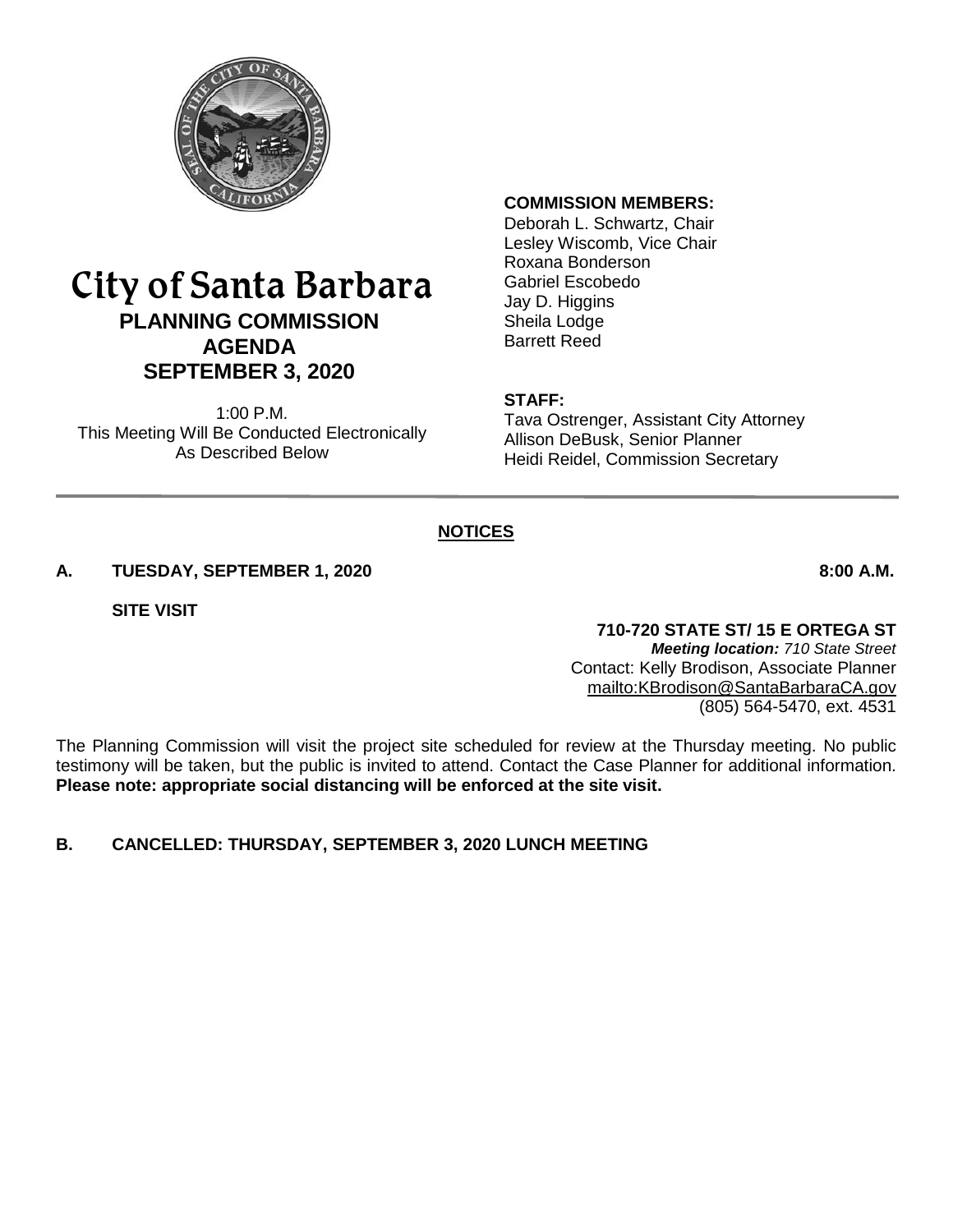**IN ORDER TO PROMOTE SOCIAL DISTANCING AND PRIORITIZE THE PUBLIC'S HEALTH AND WELL-BEING, THE GOVERNOR OF THE STATE OF CALIFORNIA ISSUED EXECUTIVE ORDER N-29-20, WHICH ALLOWS LOCAL LEGISLATIVE BODIES TO HOLD MEETINGS VIA TELECONFERENCES WHILE STILL MEETING THE STATE'S OPEN AND TRANSPARENT MEETING REQUIREMENTS. COMMISSIONERS MAY PARTICIPATE ELECTRONICALLY. AS A PUBLIC HEALTH AND SAFETY PRECAUTION, THE CITY COUNCIL CHAMBERS WILL NOT BE OPEN TO THE GENERAL PUBLIC. THE CITY OF SANTA BARBARA STRONGLY ENCOURAGES AND WELCOMES PUBLIC PARTICIPATION DURING THIS TIME. PUBLIC PARTICIPATION IS AVAILABLE THROUGH THE FOLLOWING OPTIONS:**

**TELEVISION COVERAGE:** This meeting will be broadcast live on City TV-Channel 18 and online at [SantaBarbaraCA.gov/CityTV.](http://www.santabarbaraca.gov/CityTV) See [SantaBarbaraCA.gov/CityTVProgramGuide](http://www.santabarbaraca.gov/CityTVProgramGuide) for a rebroadcast schedule. An archived video of this meeting will be available at [SantaBarbaraCA.gov/PCVideos.](http://www.santabarbaraca.gov/PCVideos)

#### **ELECTRONIC PARTICIPATION**: Join meeting electronically at:

<https://attendee.gotowebinar.com/register/6030706238817923853>

You will be connected to audio using your computer's microphone and speakers (VoIP). A headset is recommended. You can also select the option to use your telephone, but you must use the GoToWebinar software to interact with the meeting. Select "Use Telephone" after joining the webinar and call in using the numbers below:

1 (631) 992-3221 PIN: 141-962-325 Webinar ID: 606-667-179

Oral comments during a meeting may be made by electronic participation only.

**WRITTEN PUBLIC COMMENT:** Public comments may be submitted via email to [PCSecretary@SantaBarbaraCA.gov.](mailto:PCSecretary@SantaBarbaraCA.gov) All public comments submitted via email will be provided to the Commission. **Please note that the Commission may not have time to review written comments received after 4:30 p.m. the Tuesday before the meeting; however, they will be added to the project file.** You may also submit written correspondence via US Postal Service (USPS); addressed to PC Secretary, PO Box 1990, Santa Barbara, CA 93102-1990. However, please be advised, correspondence sent via USPS may not be received in time to process prior to the meeting and email submissions are highly encouraged.

**PUBLIC COMMENT:** Public comment on matters not listed on the agenda will occur at the beginning of the meeting. Members of the public wishing to speak must "raise their hand" in the GoToWebinar platform by selecting the virtual hand icon, which is generally located on most devices in the upper right hand corner of the screen. When persons are called on to speak, their microphone will be activated and they will be notified to begin speaking. Each speaker will be given a total of 2 minutes to address the Commission. Pooling of time is not allowed during general public comment. The time allotted for general public comment at the beginning of the meeting is 30 minutes. The Commission, upon majority vote, may decline to hear a speaker on the grounds that the subject matter is beyond the Commission's subject matter jurisdiction.

**PUBLIC COMMENT ON AGENDIZED ITEMS:** Members of the public wishing to speak on a matter on the agenda must "raise their hand" in the GoToWebinar platform by selecting the virtual hand icon during the presentation of that item. The "raise hand" icon is generally located on most devices in the upper right hand corner of the screen. When persons are called on to speak, their microphone will be activated and they will be notified to begin speaking. Each speaker will be given a total of 2 minutes to address the Commission. Pooling of time is not permitted during meetings conducted electronically.

**AGENDAS, MINUTES, REPORTS, & PUBLIC RECORD WRITINGS:** Documents relating to agenda items are available for review online at [SantaBarbaraCA.gov/PC.](http://www.santabarbaraca.gov/PC) You may contact City Planning staff at (805) 564-5578 for general questions about the status of a case.

**PUBLIC HEARING PROCEDURE:** The following review steps explain the general sequence that all projects must undergo during a public hearing: 1. Introduction by the Chair; 2. Staff Presentation; 3. Applicant Presentation; 4. Public Comment; 5. Questions from the Commission; 6. Comments from the Commission; 7. Commission Discussion; and 8. Commission Action. Note that presentation times may be extended by the Chair, as appropriate.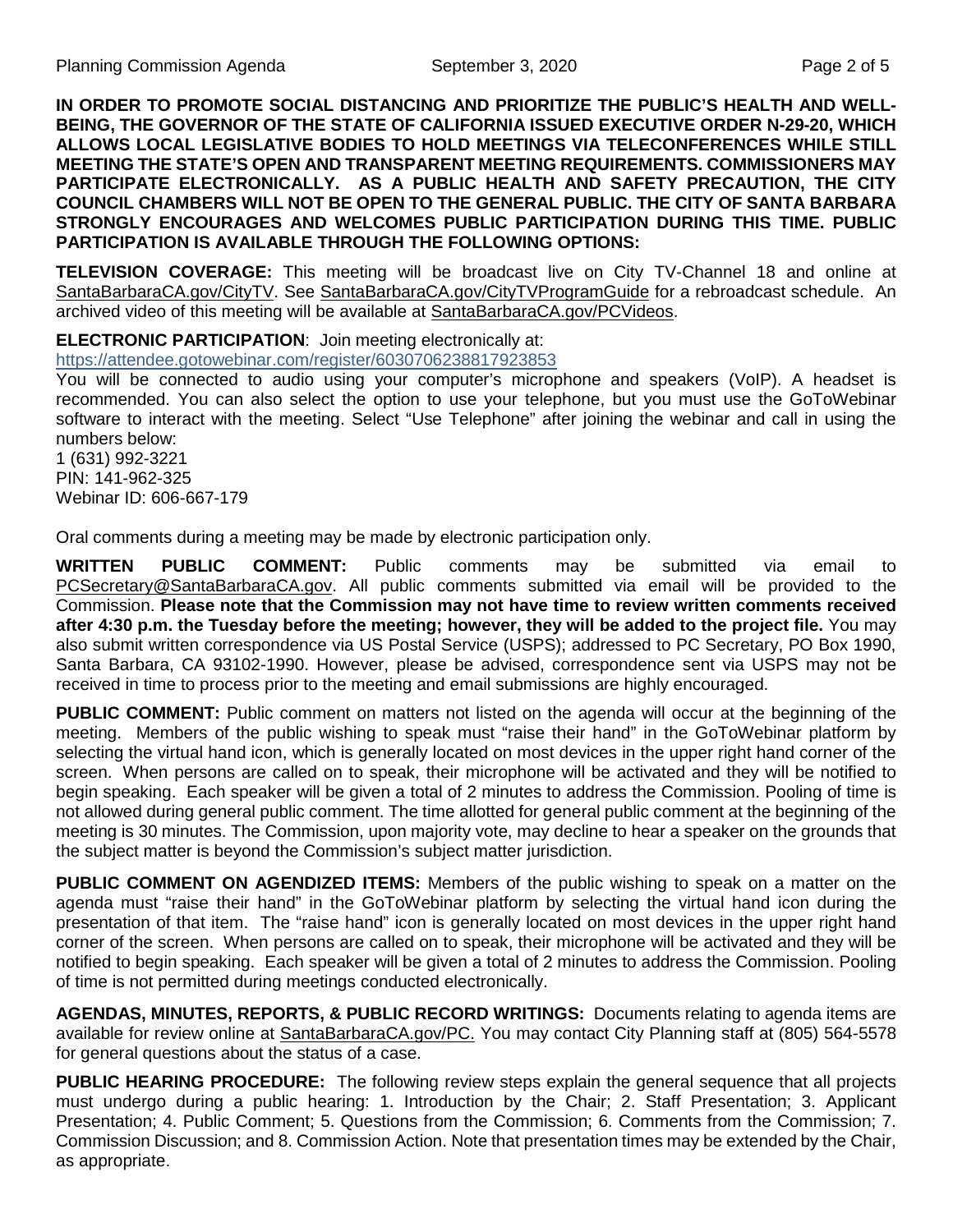**AMERICANS WITH DISABILITIES ACT:** If you need services or staff assistance to attend or participate in this meeting, contact the City Administrator's Office at (805) 564 5305. If possible, notification at least 48 hours prior to the meeting will usually enable the City to make reasonable arrangements. Specialized services, such as sign language interpretation or documents in Braille, may require additional lead-time to arrange.

**APPEALS:** Decisions of the Planning Commission may be appealed to the City Council. In order to promote social distancing and protect the health and wellbeing of the public, the City Clerk will no longer be accepting appeals over the counter at City Hall. For further information and guidelines on how to appeal a decision to City Council, please contact the City Clerk's office at [Clerk@SantaBarbaraCA.gov](mailto:Clerk@SantaBarbaraCA.gov) as soon as possible. **Appeals and associated fee must be submitted in writing,** *via email to [Clerk@SantaBarbaraCA.gov](mailto:Clerk@SantaBarbaraCA.gov) and by first class mail postage prepaid* **within 10 calendar days of the meeting at which the Commission took action or**  rendered its decision. Appeals and associated fee post marked after the 10<sup>th</sup> calendar day will not be **accepted.** 

**NOTICE:** On Thursday, August 27, 2020 this Agenda was posted on the outdoor bulletin board at City Hall, 735 Anacapa Street, and online at [SantaBarbaraCA.gov/PC.](https://www.santabarbaraca.gov/gov/brdcomm/nz/planning/agendas.asp)

### **NOTICE OF LINKED DIGITAL PLANS**

*Hyperlinks to project plans are provided in the agenda. If the project plan is available, you will see the address*  in the agenda displayed as a blue underlined text. To view the project plans, simply click on the blue underlined *address.*

**I. ROLL CALL**

### **II. PRELIMINARY MATTERS**

- A. Requests for continuances, withdrawals, postponements, or addition of ex-agenda items.
- B. Announcements and appeals.
- C. Review, consideration, and action on the following draft Planning Commission minutes and resolutions:
	- 1. August 6, 2020 Planning Commission Minutes
	- 2. August 13, 2020 Planning Commission Minutes
	- 3. Planning Commission Resolution No. 006-20 1553 Shoreline Drive
- D. Comments from members of the public pertaining to items not on this agenda. Due to time constraints, each person is limited to two minutes.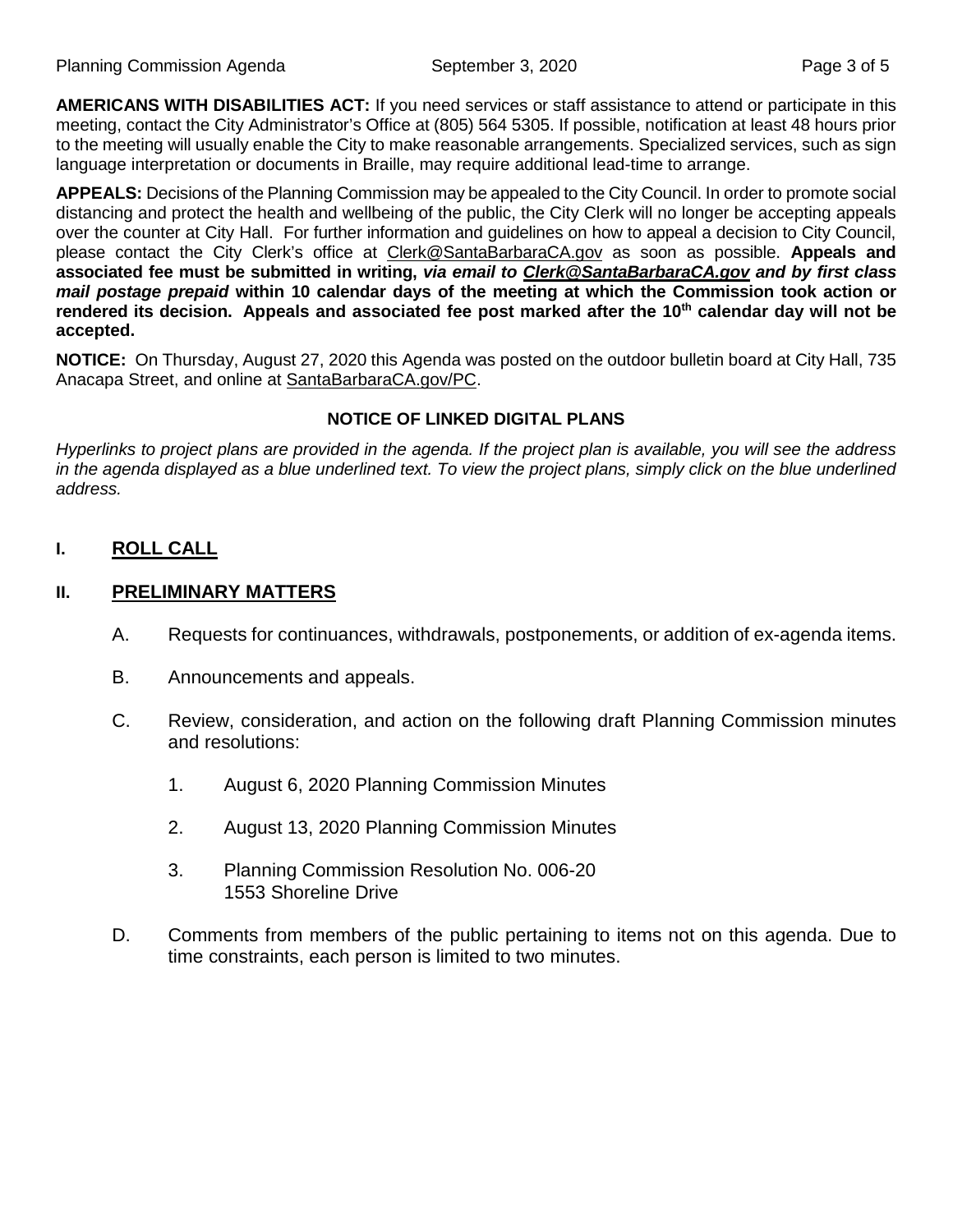### **III. CONTINUED ITEM:** *FROM AUGUST 6, 2020*

### **ACCESSORY DWELLING UNIT ORDINANCE AMENDMENTS**

Proposal to amend the Inland Zoning Ordinance (Title 30) and the Coastal Zoning Ordinance (Title 28) related to regulations for Accessory Dwelling Units (ADUs). Proposed amendments would bring the City's ADU regulations into compliance with state law. Planning Commission will review the proposed ordinance amendments and will forward a recommendation to City Council.

Contact: Rosie Dyste, Project Planner Email: [RDyste@SantaBarbaraCA.gov](mailto:RDyste@SantaBarbaraCA.gov) Phone: (805) 564-5470, ext. 4599

### **IV. CONCEPT REVIEW**

### **APPLICATION OF KEVIN MOORE, AGENT FOR 710 STATE ST. PARTNERS, OWNER OF [710 STATE STREET, 714-720 STATE STREET AND 15 E. ORTEGA STREET,](https://www.santabarbaraca.gov/SBdocuments/Advisory_Groups/Planning_Commission/Archive/2020_Archives/03_Architectural_Drawings/2020-09-03_September_3_2020_Item_IV_710_State_St_Site_Plans.pdf) APN: 037-092- 013, -014, -019, -020, -021, -34, ZONE: C-G (COMMERCIAL GENERAL); LAND USE DESIGNATION: COMMERCIAL/MEDIUM-HIGH DENSITY RESIDENTIAL (15-27 DU/AC); (PLN2020-00218)**

The proposed development is a 36-unit mixed-use building in the downtown core. The 30,004 square-foot project site would be created through a merger of the parcels at 710 – 720 State Street and 15 E. Ortega Street, and involves the demolition of the commercial buildings at 710 State Street (8,100 square feet) and 15 E. Ortega (900 square feet). The existing buildings located at 714-720 State Street totaling 6,313 square feet would remain. The project involves construction of a four-story mixed use building with a maximum height of 48 feet and containing approximately 2,320 square feet of commercial space, 36 residential rental units with a mix of studio, one-bedroom and two-bedroom units averaging 802 square feet per unit using the Average Unit-Size Density Incentive Program, and 17 covered parking spaces. Proposed density would be 53 dwelling units per acre (du/ac).

Effective on September 3, 2020, the project site's General Plan designation will be Commercial/ High Density Residential (28-36 du/ac) with a Priority Housing Overlay (37-63 du/ac), and the allowable building height will be 48 feet, as a result of General Plan and Zoning Ordinance Amendments approved by City Council on August 4, 2020.

The Planning Commission will conceptually review the project in accordance with SBMC §30.150.060.

Contact: Kelly Brodison, Associate Planner Email: [KBrodison@SantaBarbaraCA.gov](mailto:KBrodison@SantaBarbaraCA.gov) Phone: (805) 564-5470, ext. 4531